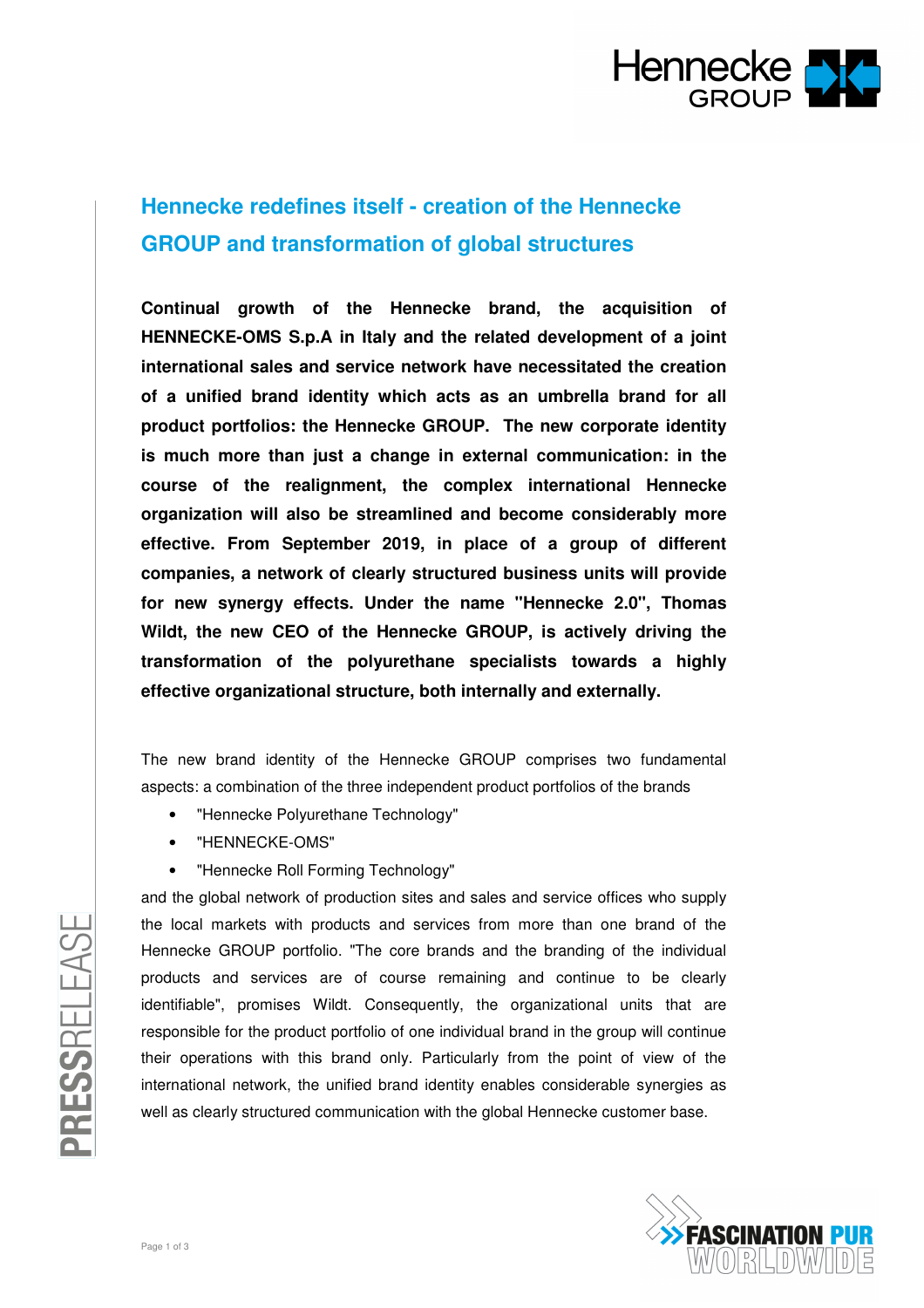

Wildt was appointed Chairman of the Management Board (CEO) of the Hennecke GROUP in April 2019. The business graduate brings to the company a wealth of experience from small and medium businesses, corporations and the private equity sector. "As part of the Hennecke 2.0 project, we will reorganize Hennecke and transform the company to be more effective in the future", explains the established expert in international machine and plant engineering. The decisive factor here is that the central corporate processes will now be organized decentrally. Divided into four Centers of Excellence, each site of the new Hennecke GROUP will concentrate on its core strengths. The advantage for customers: shorter delivery times for standardized products, individual metering machines and complex complete systems for polyurethane processing - all from one source. "Hennecke is decentralizing its organizational complexity. This includes the closure of two sites that up to now had taken on services for the system business of the core brands", stresses Wildt. "What was previously planned and built at several sites in parallel will now be produced at only one center of excellence. This will make the entire corporate group more competitive". Hennecke's broad spectrum of customers will particularly benefit from the resulting synergy effects. "We are taking an important step forwards with the Hennecke GROUP and concentrating on the things that have made us so successful in the past," explains Wildt. "This includes our excellent individual metering machines and extensive services. We will also integrate the individual companies more substantially into the Hennecke network."

Development, planning and manufacture of all high and low-pressure polyurethane machines and all available mixhead systems will be concentrated at the German headquarters in Sankt Augustin. The centerpiece of the entire portfolio as well as thousands of processing plants worldwide will thus continue to be "made in Germany." The site in Milan, Italy is concentrating on the business with comprehensive system solutions for the continuous production of sandwich panels. The site in Pittsburgh, US will be responsible for tank farm technologies for the entire systems business of the Hennecke GROUP. The Hennecke GROUP companies in Jiaxing and Shanghai, China are specializing even further in the development and production of the "dry parts" for the whole Hennecke GROUP. By dividing itself into different centers of excellence, Hennecke can - as one of the few PU systems manufacturers on the market - now offer its customers entire systems from one source. "We are regionally very diverse with Europe, the NAFTA region and Asia, and also in terms of the industry sectors of our customers," says Thomas Wildt.



PRESSRELEASE